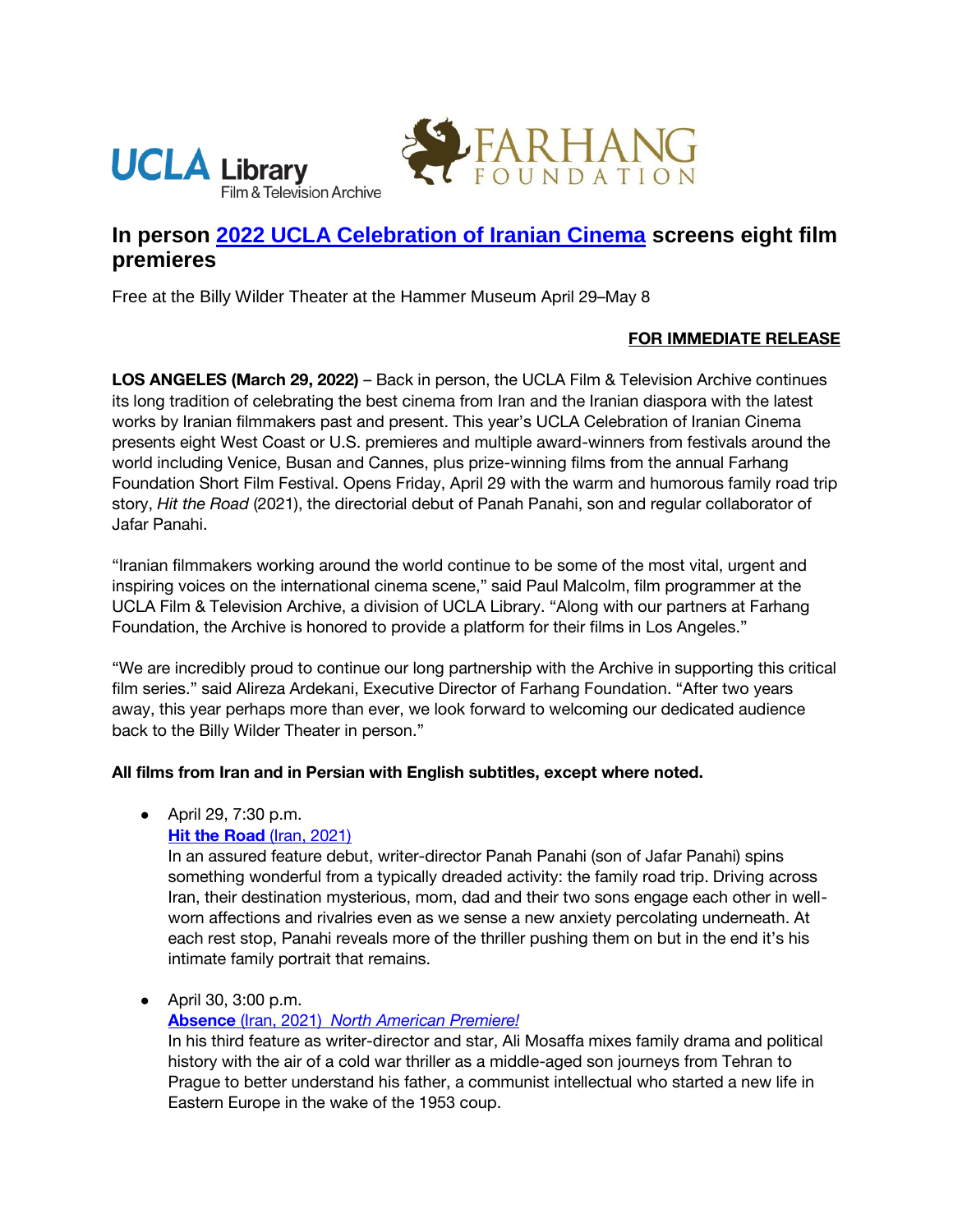# ● April 30, 7:30 p.m.

# **[Titi](https://www.cinema.ucla.edu/events/2022/05/08/titi)** [\(Iran, 2020\)](https://www.cinema.ucla.edu/events/2022/05/08/titi) *[California Premiere!](https://www.cinema.ucla.edu/events/2022/05/08/titi)*

Titi (Elnaz Shakerdoost) only gradually emerges into the center of co-writer-director Ida Panahandeh's moving, always surprising story of small lives and cosmic forces. A hospital cleaning woman, Titi accepts being overlooked, but when a physics professor (Parsa Pirouzfar) with a brain tumor confides in her, Titi sees destiny calling. Guided by visions, but beset by terrestrial troubles, Titi channels her mystical affinities to help this man of science and, maybe, just maybe, save the world.

Preceded by Farhang Foundation Short Film Festival—1st Prize Winner **Exam** (Iran, 2019)

Director Sonia K. Hadad plunges us into the harrowing day of a teenage girl (rising Iranian star Sadaf Asgari) pressed into delivering illicit drugs on her way to school.

# ● May 1, 3:00 p.m.

# **[Asteroid](https://www.cinema.ucla.edu/events/2022/05/01/asteroid)** [\(Iran, 2021\)](https://www.cinema.ucla.edu/events/2022/05/01/asteroid) *[U.S. Premiere!](https://www.cinema.ucla.edu/events/2022/05/01/asteroid)*

In a remote Iranian village, 12-year-old Ebrahim (Ebrahim Zarozehi) works harder than some of the adults who tower over him to help his single mom care for his five siblings and to save for their own home. Through his eyes, writer-director Mehdi Hoseinivand explores the rhythms and relationships of small town life but at the film's center is always a warm, caring story of Ebrahim and his family as they quietly, determinedly make their way in the world.

Preceded by Farhang Foundation Short Film Festival—2nd Prize Winner **Light Sight** (Iran, 2016)

Writer-director Seyed M. Tabatabaei orchestrates a dazzling display of color and design to depict a dream world that turns sinister when its lone inhabitant reaches beyond its horizons.

● May 1, 7:00 p.m.

# **[The Majority](https://www.cinema.ucla.edu/events/2022/05/01/majority)** [\(Iran, 2021\)](https://www.cinema.ucla.edu/events/2022/05/01/majority) *[North American Premiere!](https://www.cinema.ucla.edu/events/2022/05/01/majority)*

Hopes are raised in an economically depressed village in pre-revolution Iran when the return of a now wealthy former resident with the promise of much needed financial aid. When the woman (Hadieh Tehrani) reveals the terrible price of her support, however, co-writerdirector Mohsen Gharaei begins an unflinching look at the nature of collective guilt, human weakness and revenge. As secrets are revealed, fingers are pointed and knives are sharpened tension mounts right up until the shocking finale.

● May 6, 7:30 p.m.

# **[The Wasteland](https://www.cinema.ucla.edu/events/2022/05/06/wasteland)** [\(Iran, 2020\)](https://www.cinema.ucla.edu/events/2022/05/06/wasteland) *[U.S. Premiere!](https://www.cinema.ucla.edu/events/2022/05/06/wasteland)*

When the owner of a brick factory announces its imminent closure to the families who work there, it's the beginning of the end for a whole way of life as many of them have labored there for generations. In his feature debut, writer-director Ahmad Bahrami channels Hungarian art house legend Béla Tarr into a powerful evocation of collapse, dispersal and doom that won the FIPRESCI Award for Best Film at the 77th Venice International Film Festival.

● May 7, 3:00 p.m.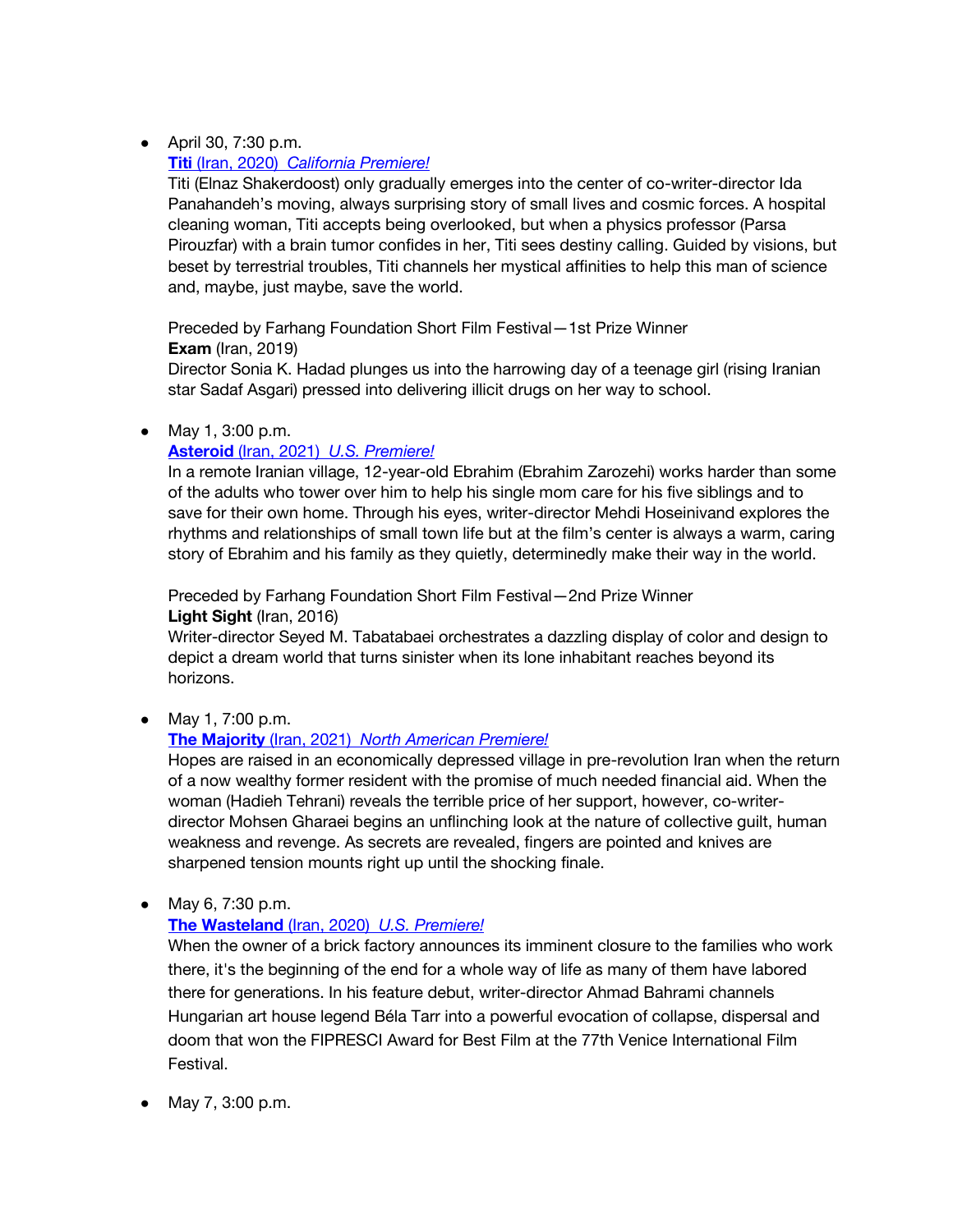#### **[The Locust](https://www.cinema.ucla.edu/events/2022/05/07/locust-19)** [\(Iran/Germany, 2022\)](https://www.cinema.ucla.edu/events/2022/05/07/locust-19) *[California Premiere!](https://www.cinema.ucla.edu/events/2022/05/07/locust-19)*

In her second feature, writer-director Faeze Azizkhani captures the frenzy and frustration of a middle-aged dreamer watching their dream start to slip away. At the center of the whirlwind, Hanieh Tavassoli delivers a compelling and sympathetic portrayal of a woman struggling to maintain.

#### **19 (Nouzdah)** (Iran/Germany, 2021) *U.S. Premiere!*

The latest film from prominent producer and director Manijeh Hekmat (*Three Women*) may be one of her most personal, an impressionistic montage of achingly beautiful scenes and episodes that evoke the bittersweet course of a woman's life and the doubts of a generation.

#### ● May 7, 7:30 p.m.

#### **[Final Whistle](https://www.cinema.ucla.edu/events/2022/05/07/final-whistle)** [\(Iran, 2011\)](https://www.cinema.ucla.edu/events/2022/05/07/final-whistle)

In her third feature, Karimi explores the sharp divisions in Iranian society from an explicitly personal perspective. *Final Whistle* tells the story of a well-known filmmaker (played by Karimi) who is suddenly confronted by her own privilege and the limits of fame when she becomes entangled in the personal struggles of a film extra hired to do reshoots.

## ● May 8, 7:00 p.m.

#### **[Roshan](https://www.cinema.ucla.edu/events/2022/05/07/roshan)** [\(Iran, 2021\)](https://www.cinema.ucla.edu/events/2022/05/07/roshan) *[International Premiere!](https://www.cinema.ucla.edu/events/2022/05/07/roshan)*

Middle-aged Roshan (Reza Attaran) watches old movies and daydreams while his life falls apart around him. Luckily, Roshan knows a trick: he uses his fingers to form a frame—like a movie director—to see only what he wants to see. Writer-director Rouhollah Hejazi deftly oscillates his own frame around Roshan as he stumbles through a series of, by turns, comic and troubling misadventures in this empathetic study of a man doing his best to keep reality at bay.

#### Preceded by Farhang Foundation Short Film Festival—3rd Prize Winner **Red Dress, No Straps** (Iran, 2018)

In director Maryam Mohajer's poignant and beautiful animated collage of materials and memories, a young girl narrates the milestones of her life against the backdrop of the Iran-Iraq War.

#### *Program generously funded by Farhang Foundation.*

**For details, updates, registration information and important health guidelines, please visit [cinema.ucla.edu.](https://www.cinema.ucla.edu/)** 

#### **About Farhang Foundation**

Farhang Foundation is a member supported nonreligious, nonpolitical, and not-for-profit foundation with the sole mission to celebrate and promote Iranian art and culture for the benefit of the community-at-large. For more information please visit Farhang.org

#### **About the UCLA Film & Television Archive**